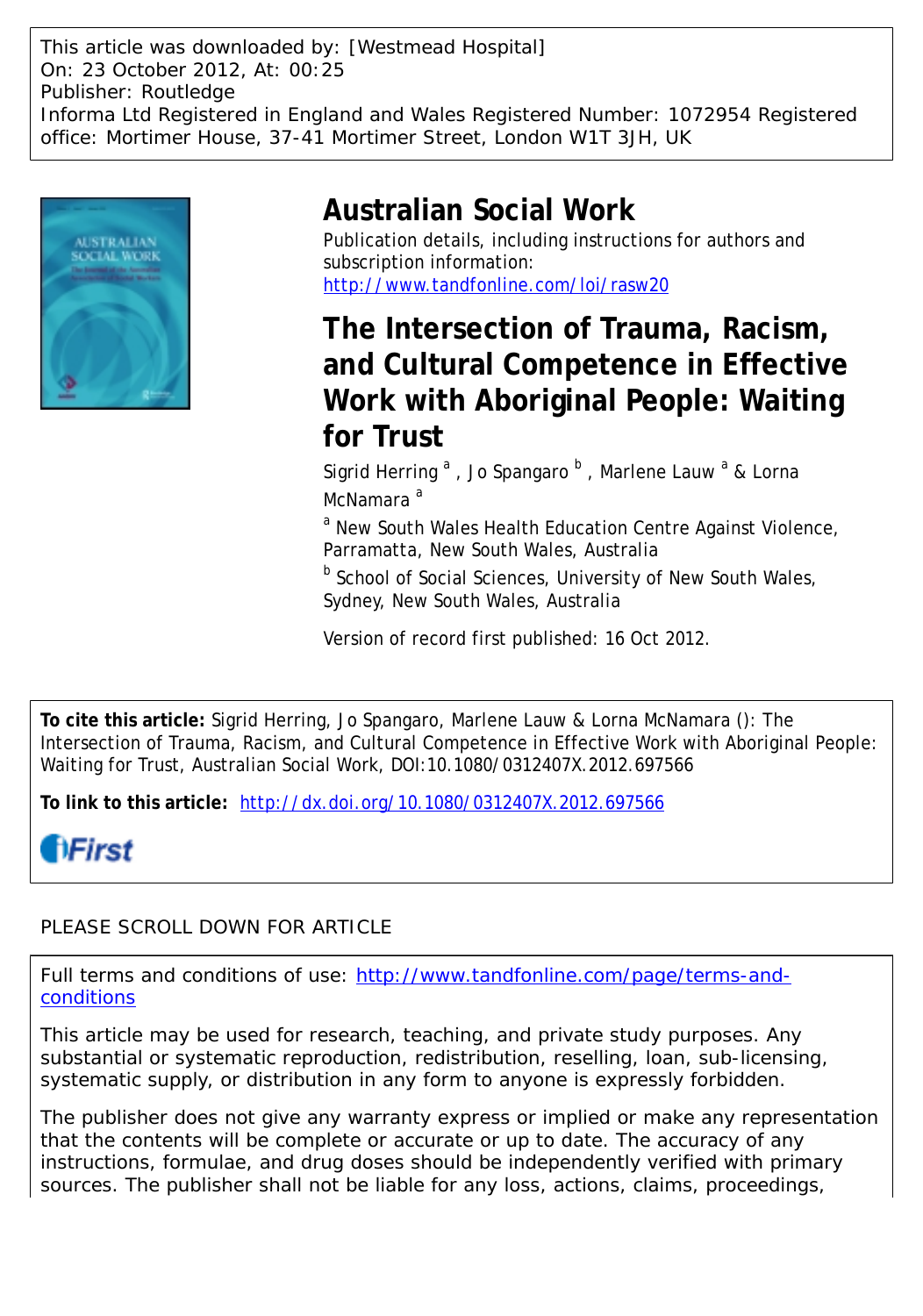demand, or costs or damages whatsoever or howsoever caused arising directly or indirectly in connection with or arising out of the use of this material.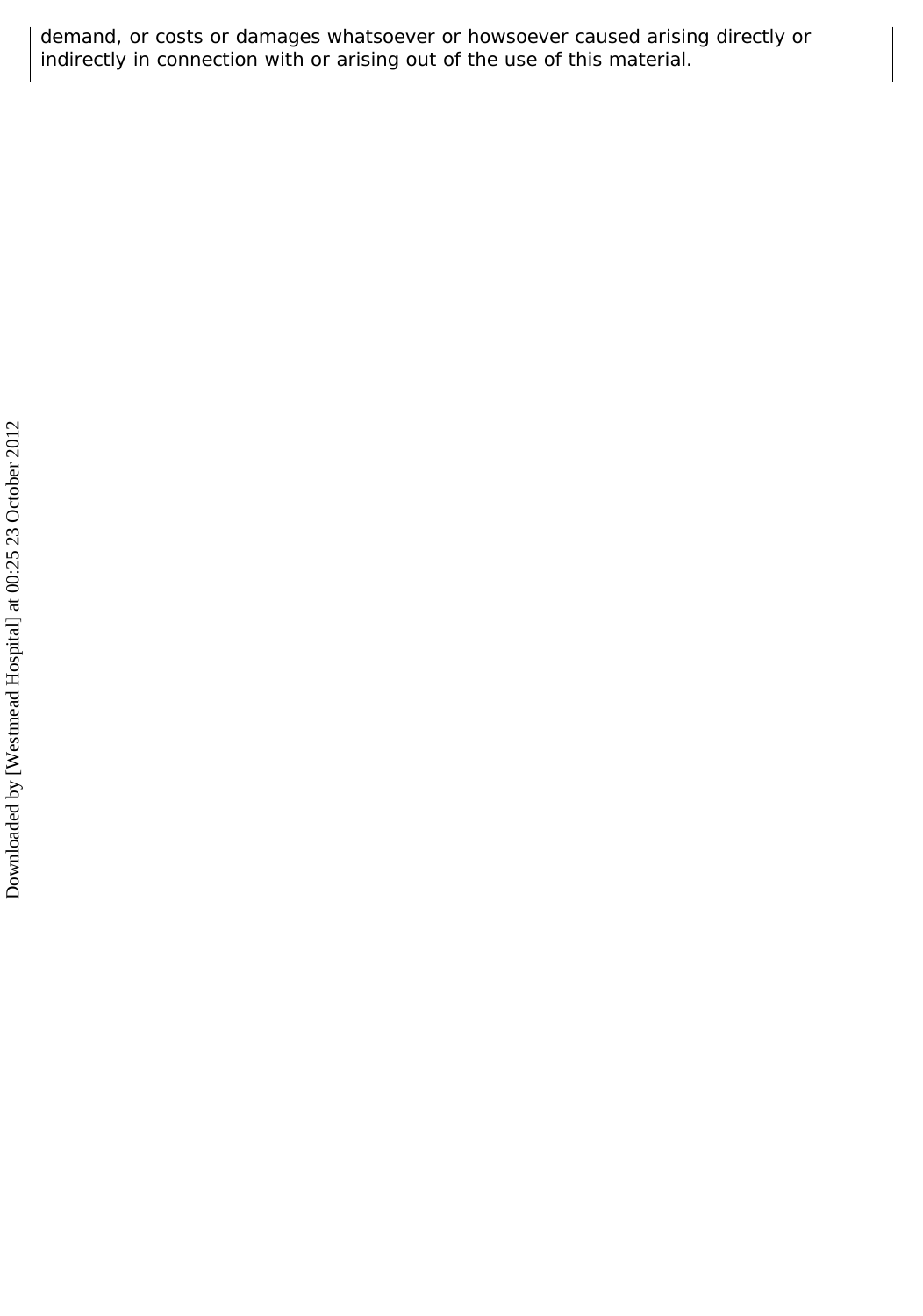# PRACTICE, POLICY, & PERSPECTIVES SECTION

# The Intersection of Trauma, Racism, and Cultural Competence in Effective Work with Aboriginal People: Waiting for Trust

Sigrid Herring<sup>a</sup>, Jo Spangaro<sup>b</sup>, Marlene Lauw<sup>a</sup>, & Lorna McNamara<sup>a</sup>

<sup>a</sup>New South Wales Health Education Centre Against Violence, Parramatta, New South Wales, Australia; <sup>b</sup>School of Social Sciences, University of New South Wales, Sydney, New South Wales, Australia

# Abstract

The consistent failure of initiatives aimed at addressing discrepancies between Australia's Aboriginal and non Aboriginal citizens point to a need to address responses to Aboriginal people by mainstream service providers. This practice paper draws on the experience of Aboriginal and non Aboriginal practitioners in the trauma field to consider the limitations and potential of ''cultural competence'' as a construct for working with Aboriginal and Torres Strait Islander peoples. Key limitations are the lack of accounting for the trauma and ongoing racism experienced by Aboriginal people, which result in isolation of communities, protection of abusers, and under-use of mainstream services by Aboriginal people. When trauma and racism are addressed, successful and respectful engagement with Aboriginal individuals and communities becomes possible and the potential of cultural competency initiatives can be realised. A three-step process for achieving this at the personal, practice, and agency levels, which has been developed in a collaboration by Aboriginal and non Aboriginal practitioners, is outlined.

Keywords: Indigenous Social Work; Indigenous Child Protection; Culture; Culturally Competent Social Work; Trauma; Indigenous Knowledge

Recent years have seen increased evidence of the unacceptable gap in health, education, and access to resources between Australian Aboriginal and non Aboriginal communities. These documented disparities include a 17-year life expectancy gap, (Aboriginal and Torres Strait Islander Social Justice Commissioner, 2005), a fourfold suicide rate (Trewin & Madden, 2005), and a school completion rate half that of non Aboriginal students (Department for Education Science and Training, 2006). All levels of government have produced celebrated strategies to improve the health of Aboriginal Australians (Wenitong et al., 2007). However, evidence of significant impact from these initiatives remains scant. In fact, there are grounds to believe the situation is worsening, with a  $48\%$  increase in Aboriginal imprisonment in Australia between  $2001-2008$ 

Accepted 23 May 2012 \*Correspondence to: Dr Jo Spangaro, School of Social Sciences, University of New South Wales, Sydney, NSW 2052, Australia. Tel: -61 2 9385 1964. E-mail: j.spangaro@unsw.edu.au

ISSN 0312-407X (print)/ISSN 1447-0748 (online)  $\odot$  2012 Australian Association of Social Workers <http://dx.doi.org/10.1080/0312407X.2012.697566>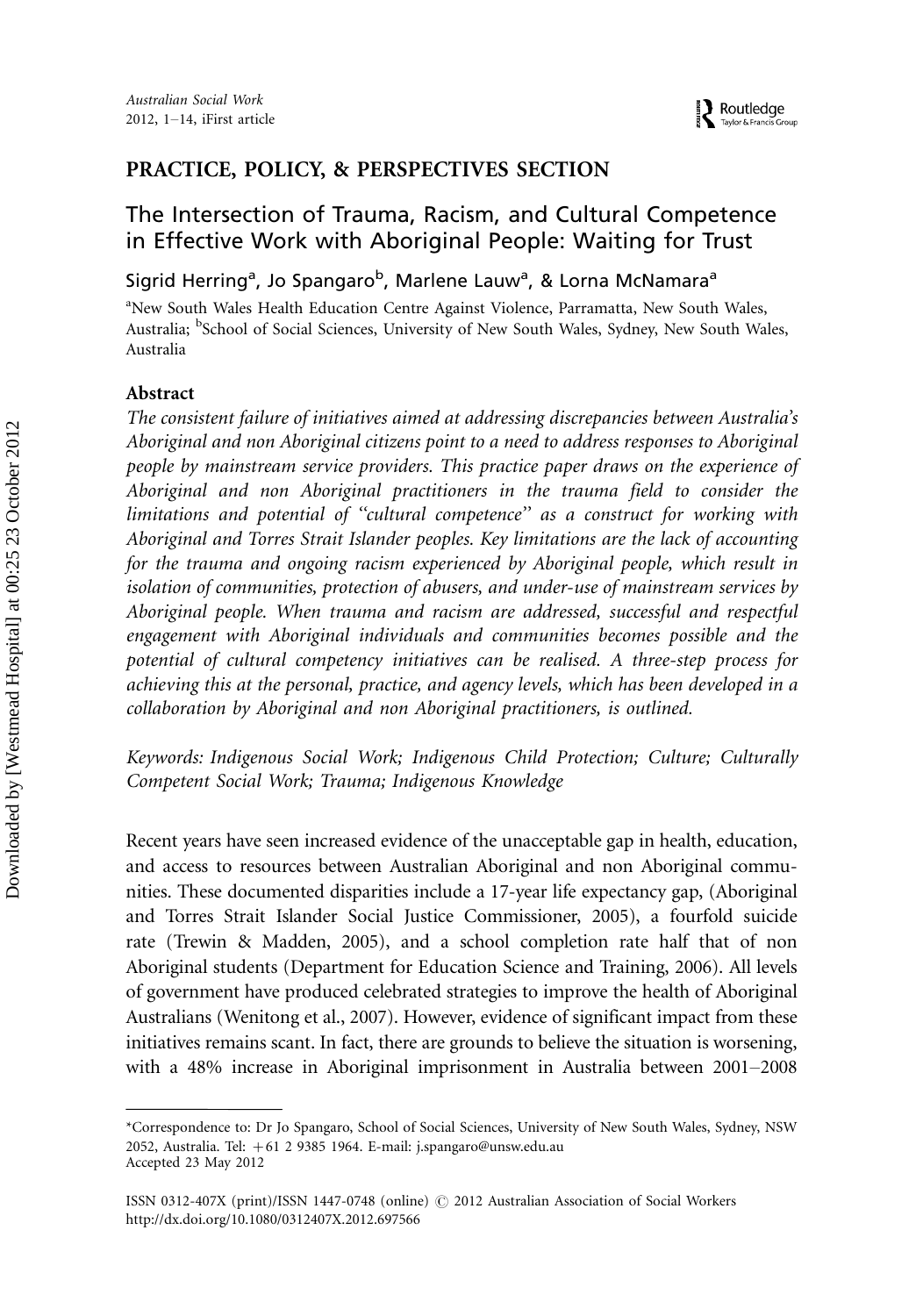(Fitzgerald, 2009), and in New South Wales (NSW), a 37% increase in Aboriginal children in out-of-home care between 2007 and 2009 (Department of Human Services, Community Services, 2010). How is it that so many interventions seem to fall short of achieving their goals? What is missing? The target for most of this activity is Aboriginal individuals, their families, and their communities. Is this the correct focus?

We suggest that although direct measures are critical, the attitudes and responses of mainstream service providers, who are tasked with making a difference in the lives of Aboriginal people, may be impeding progress on overcoming these disparities. Evidence of systematic racism towards Aboriginal people in education, welfare, public housing, and the criminal justice system (Paradies, Harris & Anderson, 2008), and the lack of confidence in mainstream services held by Aboriginal communities (Westwood & Westwood, 2010), pointed to the need for a focus on non Aboriginal service providers in closing the gap. Recognition of the importance of mainstream service provider's practice has led to the emergence of the ''cultural competence'' frame. However, this approach is not without its limitations. The first half of this paper critiques the concept of cultural competence, exploring its shortfallings in resolving the difficulties faced by Australian Aboriginal people. In particular, we argue the need for this framework to address the trauma and ongoing racism that Aboriginal people experience. In adopting this position, we take the term ''racism'' to refer to avoidable and unfair phenomenon leading to inequalities in power, resources, and opportunties across racial or ethnic groups (Priest, Paradies, Gunthorpe, Cairney, & Sayers, 2011). The second half of the paper describes an approach that opens new possibilities to engage with Aboriginal people and move beyond the guilt that can immobilise non Aboriginal service providers, creating space for accessible and safe services.

This paper is based on the work of the NSW Health Education Centre Against Violence, a State-wide unit with responsibility for delivering resources and training to health and other practitioners responding to child abuse, sexual, domestic, and Aboriginal family violence. First established in 1987, the Centre now provides faceto-face training to over 3,000 health and other professionals annually. The Centre has pioneered its approach to culturally-competent practice through the programs it delivers to the Aboriginal workforce and communities, as well as to non Aboriginal health professionals, advised by an expert group of Aboriginal practitioners and community members. In 2011, 40% of program participants were Aboriginal workers or community members. The paper is a collaboration between Aboriginal and non Aboriginal practitioners at the Centre.

Sigrid Herring (SH) and Marlene Lauw (ML) are Aboriginal educators who teach the Certificate IV in Aboriginal family violence at the Centre. SH has worked in Aboriginal health and community services for 23 years, managing services in urban and remote communities in NSW, Western Australia, and the Northern Territory, which address housing, education, addiction, employment, and mental health responses. She has extensive experience developing and delivering Technical and Further Education (TAFE) diploma courses and has worked on land claim and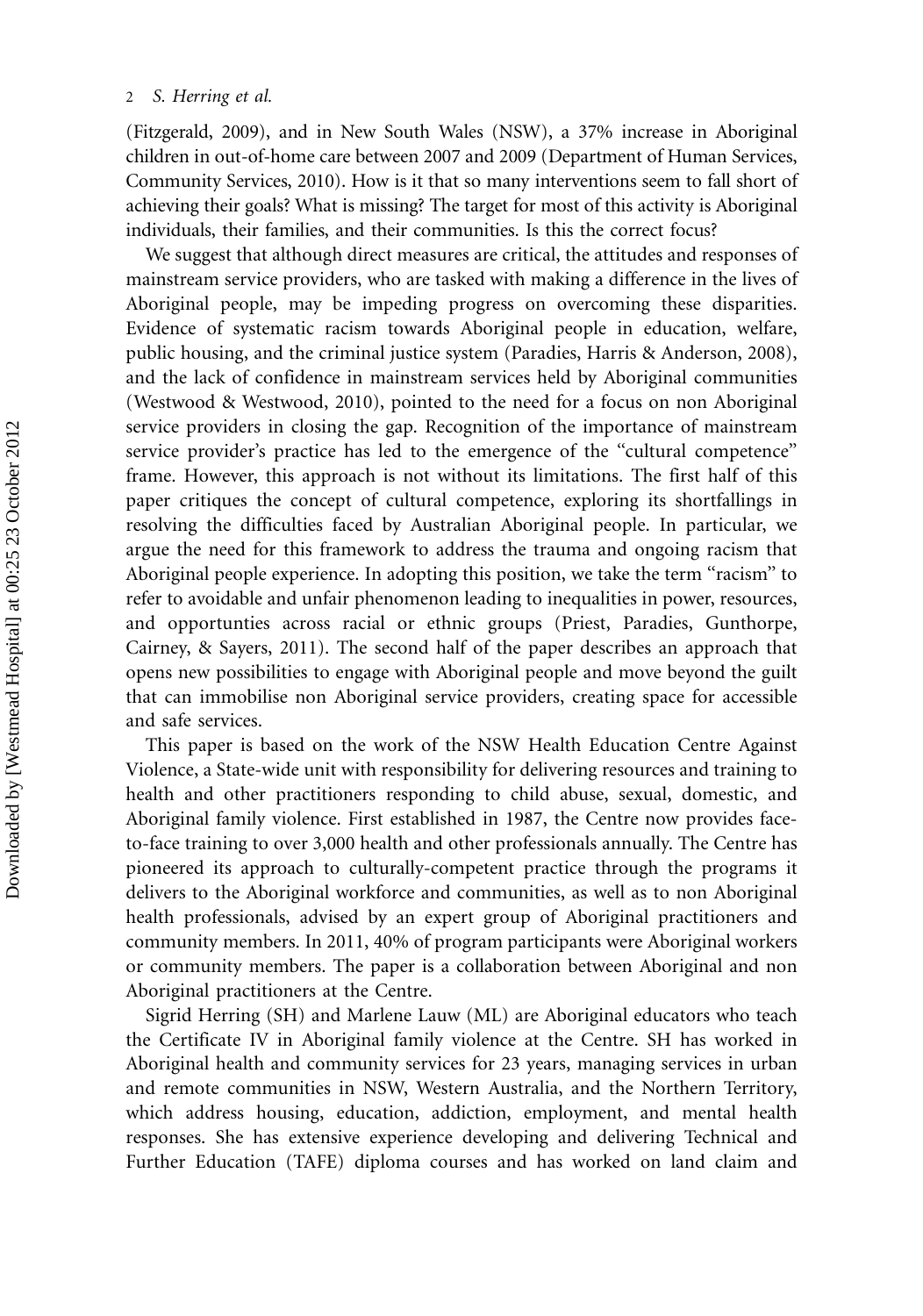cultural preservation projects. ML is a Wiradjuri woman, with 28 years experience in Aboriginal community organisations, supporting families with health and emotional issues. She has worked as a family violence worker in local courts and Aboriginal Medical services, acting as a bridge between Aboriginal women experiencing violence and mainstream services. ML's practice is informed by knowledge of the barriers that her family continue to face accessing education, health, and statutory services. Jo Spangaro (JS) was involved in early initiatives with Aboriginal communities undertaken by the Centre in the 1980s. Since then, she led health policy in NSW for child protection, domestic violence, and sexual assault, and conducted doctoral research on the impact of health policy for domestic violence, which included indepth interviews with Indigenous and non Indigenous women. She returned to the Centre in 2010 to support program and research initiatives. Lorna McNamara (LM) is the current director of the Centre who oversees the Aboriginal curriculum and community development projects, and established the Centre's Aboriginal advisory board. LM has recruited and supervised over 20 Aboriginal educators, giving her firsthand knowledge of the needs of Aboriginal workers coming to work in mainstream organisations. As authors, we draw on the work we have been part of pioneering at the Centre and our combined experience working with Aboriginal communities affected by abuse. In addressing disadvantage experienced by Aboriginal communities, we do not lose sight of their resilience, generosity, and humour.

# The Emergence of "Cultural Competence"

Cultural competence emerged as a framework for training in human service agencies in the 1990s, to improve responses to culturally and linguistically diverse populations (Betancourt, Green, Carrillo, & Ananeh-Firempong, 2003; Hannssman, Morrison, Russian, Shiu-Thornton, & Bowen, 2010). Cultural competence is defined as:

a system of care that acknowledges and incorporates the importance of culture, the assessment of cross-cultural relations, vigilance towards the dynamics that result from cultural differences, the expansion of cultural knowledge, and the adaptation of services to meet culturally unique needs. (Cross, Bazron, Dennis, & Isaacs, 1989, p.1)

This definition establishes, firstly, that culture is central to how all individuals and organisations operate, and secondly, that adequate responses are not a matter of goodwill, but fundamental to the work of individuals and agencies. Cultural competence extends the notions of ''cultural sensitivity'' and ''cultural awareness'', implying both action and accountability (Stewart, 2006).

## Limitations to the Cultural Competence Frame

In our experience, the cultural competency framework provides a valuable starting point for service providers in assessing their practice and appreciating its derivation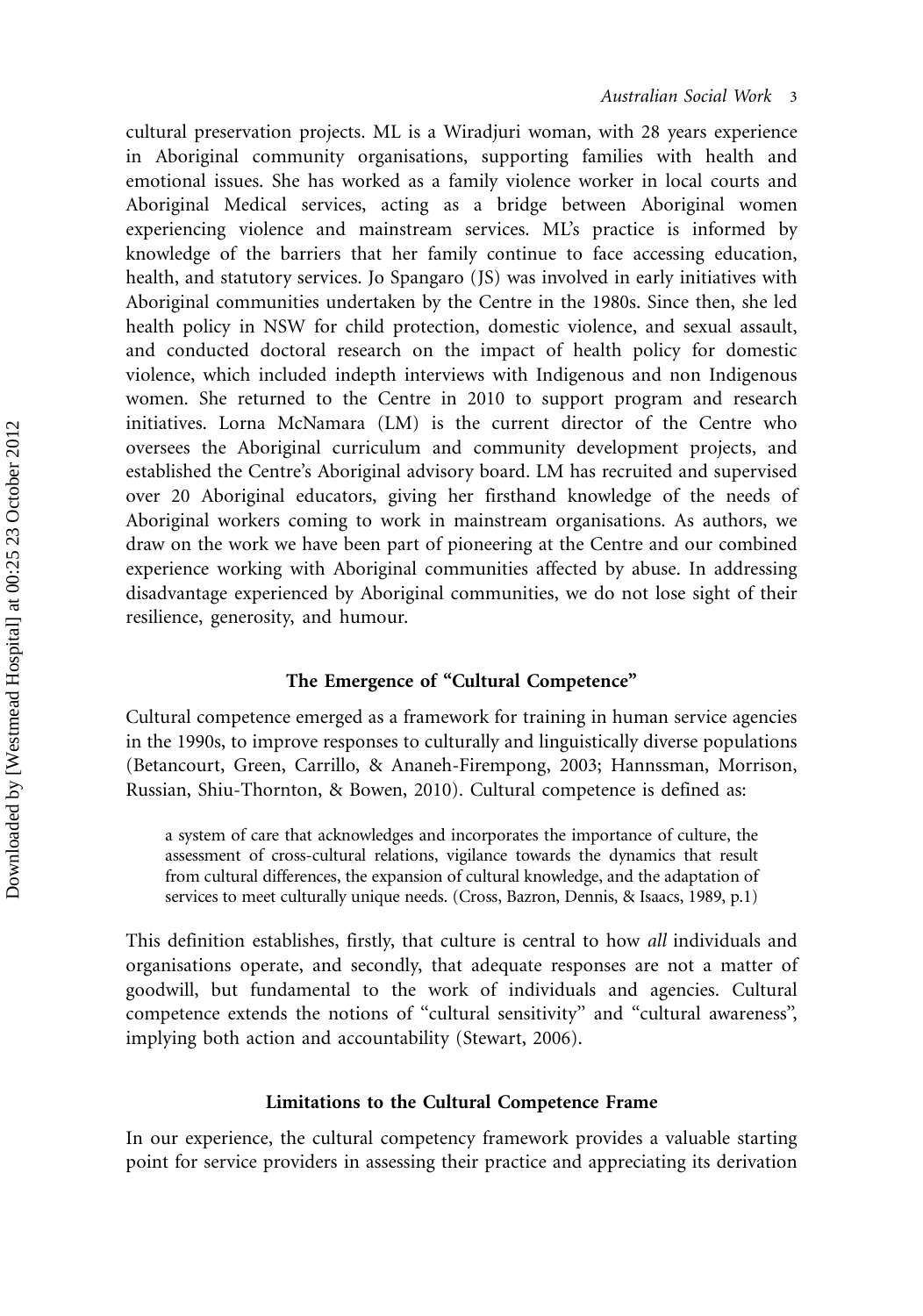#### 4 S. Herring et al.

from a cultural position. This is particularly important in Australia, where helping professions predominantly reflect the make-up and values of the dominant, white-Anglo culture, a dominance that renders culture largely invisible (Tannoch-Bland, 1998). The cultural competence frame also has limitations. It has been criticised for its lack of power analysis (Sakamoto, 2007), for ''othering'' non whites (Downing & Kowal, 2011; Pon, 2009). and for tendencies to be tokenistic (Furlong & Wight, 2011). While it may be that some of these criticisms stem from misuse of the concept, there is also little evidence that Indigenous cultural training as it is currently delivered, changes practice in the medium or long term (Downing & Kowal, 2011; Durey, 2010; Hill & Augoustinos, 2001).

In relation to working with Australian Aboriginal people, we identified two key limitations of the cultural competency framework as the basis for changing practice of mainstream service providers towards Aboriginal people. Firstly, it does not address the ongoing trauma legacies from invasion, and secondly, it does not take account of the ongoing experiences of racism experienced by Aboriginal people. Understanding these aspects of Aboriginal people's experience, we argue, are essential to competent service provision. Each is discussed in turn.

#### Trauma Legacies

Following occupation of Australia in 1788, Aboriginal people experienced wholesale destruction through mass slaughter (Elder, 1988), loss of natural food, introduced diseases (King, Smith, & Gracy, 2009), and policies of assimilation, segregation, and systematic removal of lighter-skinned Aboriginal children (McGregor, 2002). Discourses of State-directed destruction of Australian Aboriginal cultures imply that these overt practices occurred in the distant past, obscuring their continuation into the late 20<sup>th</sup> century. However, Aboriginal children were removed on the basis of race until 1970 (Human Rights and Equal Opportunity Commission [HREOC], 1997). Until 1972, children could be excluded from a NSW school on the basis of their Aboriginality, if any member of the school community objected to their presence (Cadzow, 2008).

Although important milestones have been achieved since that time, these policies continue to have a major deletrious impact.The majority of the Aboriginal adults have been found to be living with ongoing trauma resulting from widespread removal of children and high rates of subsequent physical and sexual abuse (HREOC, 1997). Direct traumatic effects of removal include: lack of parenting skills, substance problems, mental health issues, or further exposure to abuse as a result of heightened vulnerability (King et al., 2009; Memmott, Stacy, Chambers, & Keys, 2001). Living in communities where the adults contend with these effects, contributes to continuing removal of Aboriginal children at a tenfold rate (Department of Human Services, Community Services, 2010), perpetuating the trauma for all family members.

The loss and grief caused by colonisation are recognised as creating "intergenerational trauma" (Atkinson, 2002). As with Holocaust survivor's offspring, who were not themselves directly exposed to traumatic events, Aboriginal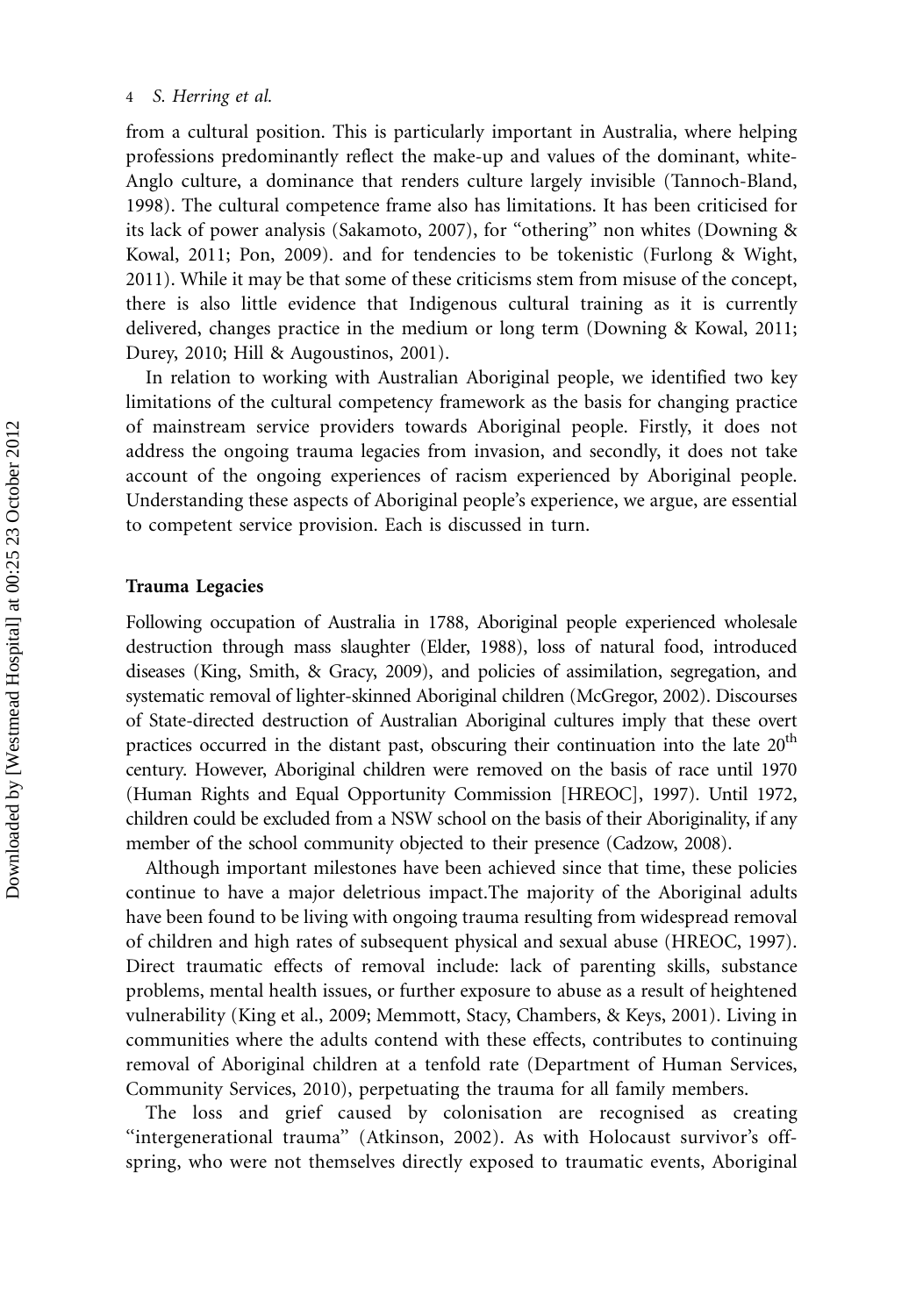children inherit these potent legacies nonetheless (Menzies & McNamara, 2008). In our experience, child removal, disproportionate levels of policing, incarceration, and deaths in custody, lead to a globalised experience of fear that is transmitted to Aboriginal children, which continues to overshadow their lives as adults. Lives lived in fear transcend reasons for, and sources for, that fear. One of us recalls that as a child her Aboriginal mother was disproportionately focussed on the importance of being *clean*. As an Aboriginal child, to not be clean was not merely inconvenient, but dangerous, as it attracted the attention of those in authority and assumptions about neglect, based purely on Aboriginality. Therefore, cleanliness had to be attended to above other needs. Pressures such as these may be responsible for the present situation, in which 27% of Aboriginal adults experience high levels of psychological distress (Australian Institute of Health and Welfare, 2009).

#### Ongoing Racism

The second shortfall of the cultural competence framework is the lack of recognition of the racism Aboriginal people continue to experience, maintained by a dominant culture that privileges white people. From the perspective of the Aboriginal authors of this paper, racism remains part of the day-to-day experience, debilitating our people, denying us the right to live and move about with ease in our own country, compounding the low selfesteem and shame that many people carry. There is relatively little research on racisim from the perspective of those who experience it (Larson, Gillies, Howard, & Coffin, 2007), but recent studies indicate that 52% to 70% of Aboriginal people experience distressing racism on a regular basis (Paradies & Cunningham, 2009; Priest, Paradies, Stewart, & Luke, 2011). Twenty-two percent of Aboriginal people report racism by health providers, and even higher rates at work and from other service providers (Paradies & Cunningham, 2009). Aboriginal people remain under represented in public life and the media with qualitative research suggesting that negative stereotypes about Aboriginal people are normative, linked to racism that is both overt and pervasive (Mellor, Bretherton, & Firth, 2000).

Although many would claim to be familiar with recent Aboriginal history, understanding it as a history of trauma with continued impact provides a different understanding. It contrasts with the dominant discourse, which holds that because State policies are no longer overtly racist, Aboriginal people are responsible for their current problems. The cultural competence frame provides a platform for seeing difference and culture; however, without the lenses of trauma and racism, difference appears only as dysfunction, shrouding the manifestantions of Aboriginal people's continuing rich culture.

## Further Impact of Trauma and Racism

Prevalent experiences of trauma and racism, we argue, have three additional consequences that, in particular, affect responses to interpersonal violence, the area of our work with communities. Each of these consequences compounds the others.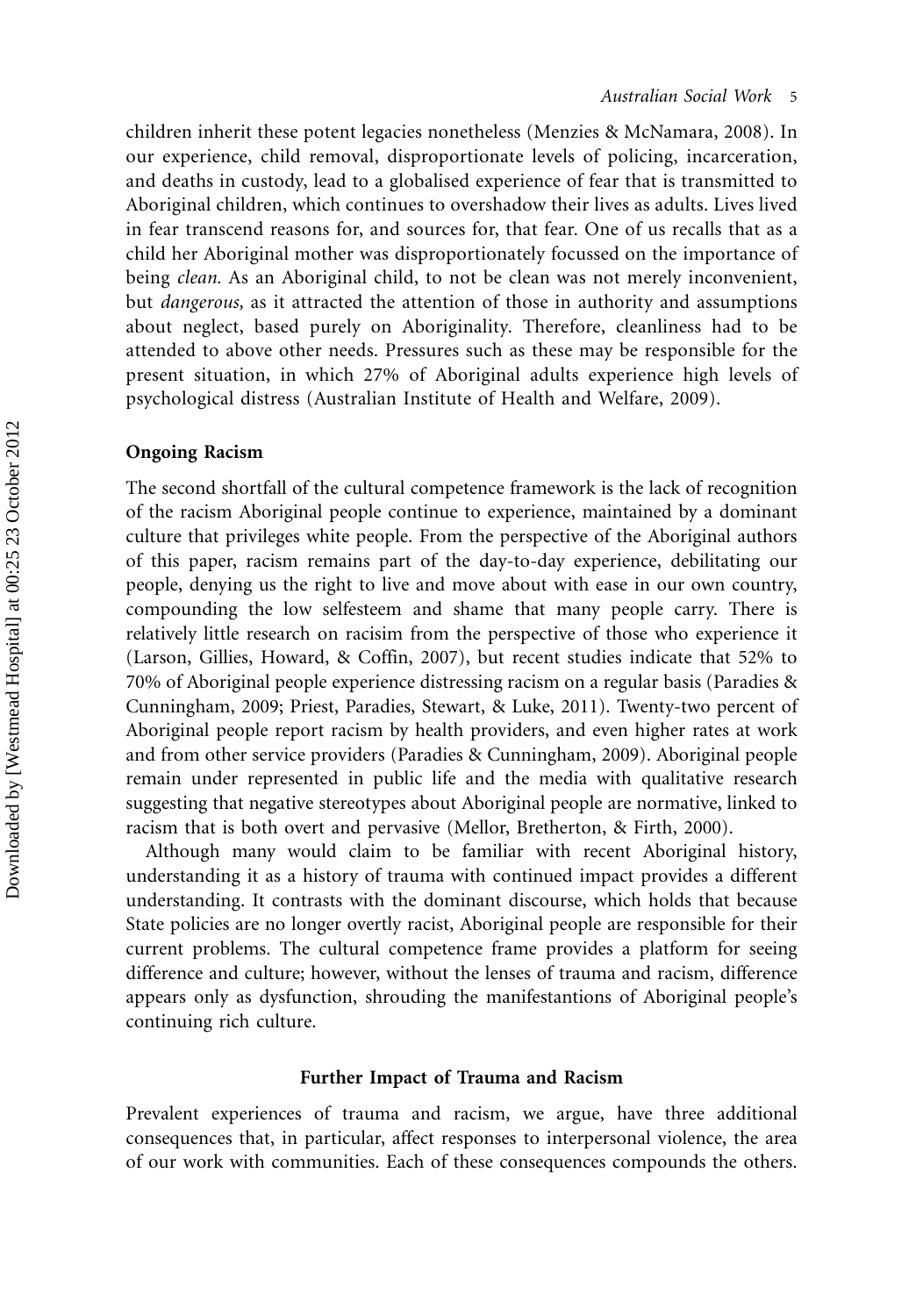These are: isolation of communities, protective responses to community members, and under use of mainstream services.

#### Isolation of Communities

When the extent and debilitating effects of racism are understood, retreat into community and the relative safety it affords from that phenomenon, can be seen as a logical choice. Nonetheless, this response also isolates Aboriginal individuals and families. In many parts of Australia, the isolation is physical as well as figurative. The south eastern states have relatively few remote locations. However, from our experience delivering commmunity development programs, we find that many Aboriginal reserves are distant from town centres and lack public transport or other basic services. This isolation can be dangerous. The lack of recreational, educational, and employment opportunities, along with constrained accountabilities, can create environments that foster violence. This is supported by recent evidence finding income to be a bigger predictor of violent and property crime than criminal justice action (Wan, Moffatt, Jones, & Weatherburn, 2012).

#### Protection of Community and Culture

A second outcome of trauma and racism is that when violence occurs, the desire to protect family and community acts as barriers to seeking help. High rates of incarceration and deaths in custody of Aboriginal men, lead many women to actively protect abusers. This echoes the situation for African–American women, who remain silent because of their awareness that black men bear the brunt of abuses of State power (Herman, 2005). Australian Aboriginal women witness the loss of traditional Aboriginal male roles, which also prompts them to protect their men. Embedded in this is the desire to protect the community from the shame that is shared when one person fails. Shaming occurs not only through internalised racism, but through knowledge that disclosure of abuse by an Aboriginal person is likely to be taken as evidence of Aboriginal dysfunction.

The inescapable dilemma for those who experience abuse in their communities, is whether the safety offered by the intervention of mainstream services outweighs the refuge from racism afforded by remaining silent and, therefore, within the fold of the community. We find that contact may be maintained with a family member who is known to be abusive, in preference to losing kinship connections. The desire to hold on to cultural practices is a related predicament. Shared parenting among the wider family network is a central cultural practice in Australian Aboriginal communities (Yeo, 2003), as are obligations to care for particular persons. Such practices are forsaken reluctantly.

#### Under-use of Mainstream Services

A third outcome of the living with trauma and racism is under use of mainstream services by Aboriginal people, which in respect at least of health services is a well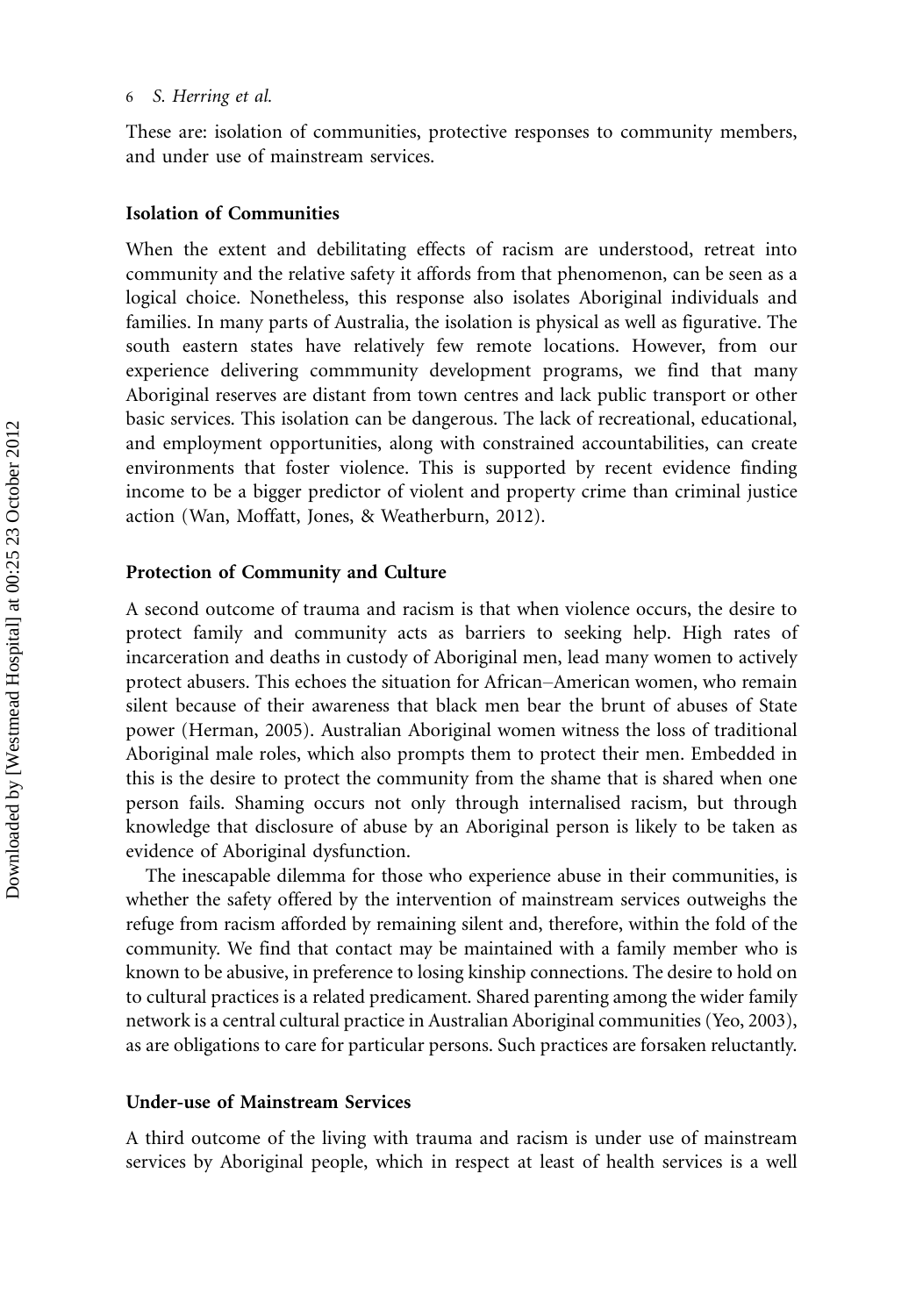recognised phenomenon (Cunningham, 2002; Fisher & Weeramanthri, 2002; Shahid, Finn, & Thompson, 2009). Increasingly, accessability of mainstream services, which explains under use by Aboriginal people, is being named as an area requiring redress (Wenitong et al., 2007). In our experience, regular exposure to racism leads to cynicism and hostility among Aboriginal people and compounds the fear that is a further barrier to Aboriginal people's use of mainstream services. Fear of having problems or illness attributed to being Aboriginal; of being asked questions that are not understood; of being found wanting as parents and statutory intervention occurring as a result, remain real risks to Aboriginal people. Understanding non attendance as provoked by fear, explains events that are often used as evidence of Aboriginal people's incompetence. These include school absenteeism; late presentation for antenatal care; and ''non compliance'' with health providers' advice. Although not all mainstream service providers are overtly racist, negative encounters occur with such frequency, that apprehension by Aboriginal people is warranted and should be recognised as such.

Challenges to accessing needed services are heightened by Australian Aboriginal cultural practices of sharing private information only with a person who is trusted. We suggest this contrasts with the dominant cultural practice, in which information is unquestioningly vouchsafed to professionals on grounds of their authority. We have found that when Aboriginal people are unwilling to share information, many professionals become dismissive, failing to appreciate the basis for this, and the impact of negative past encounters. In our experience, this reinforces the unwillingness of many Aboriginal people to use services. As a result, help is often sought only in emergencies or when situations have become serious (King et al., 2009; Shahid et al., 2009;Taylor, 2010), and interventions accordingly become more drastic than they may otherwise have been. In this way, use of services may lead to surgery instead of medication, eviction instead of rent relief, school failure rather than remedial help. Being in receipt of drastic interventions compounds the high stress of trauma legacies, with the outcome that many people live in a perpetual state of crisis.

### A Non Solution

Creation of single, dedicated Aboriginal positions is an approach frequently adopted by mainstream agencies as an attempt to increase service access. In our view, workers in such positions are often unable to achieve what is expected of them by both employers and their own communities. Encouraged to apply for such positions on the basis of cultural expertise, while frequently lacking formal qualifications, Aboriginal staff are often left in untenable situations. Typically, they are asked to represent the worldview of all Aboriginal cultures, despite the diversity of the 150 existing Aboriginal language groups. We have found that many of these workers are immobilised by fear of being found wanting, without a sufficient sense of entitlement to ask for support. Histories of personal and familial trauma often compound these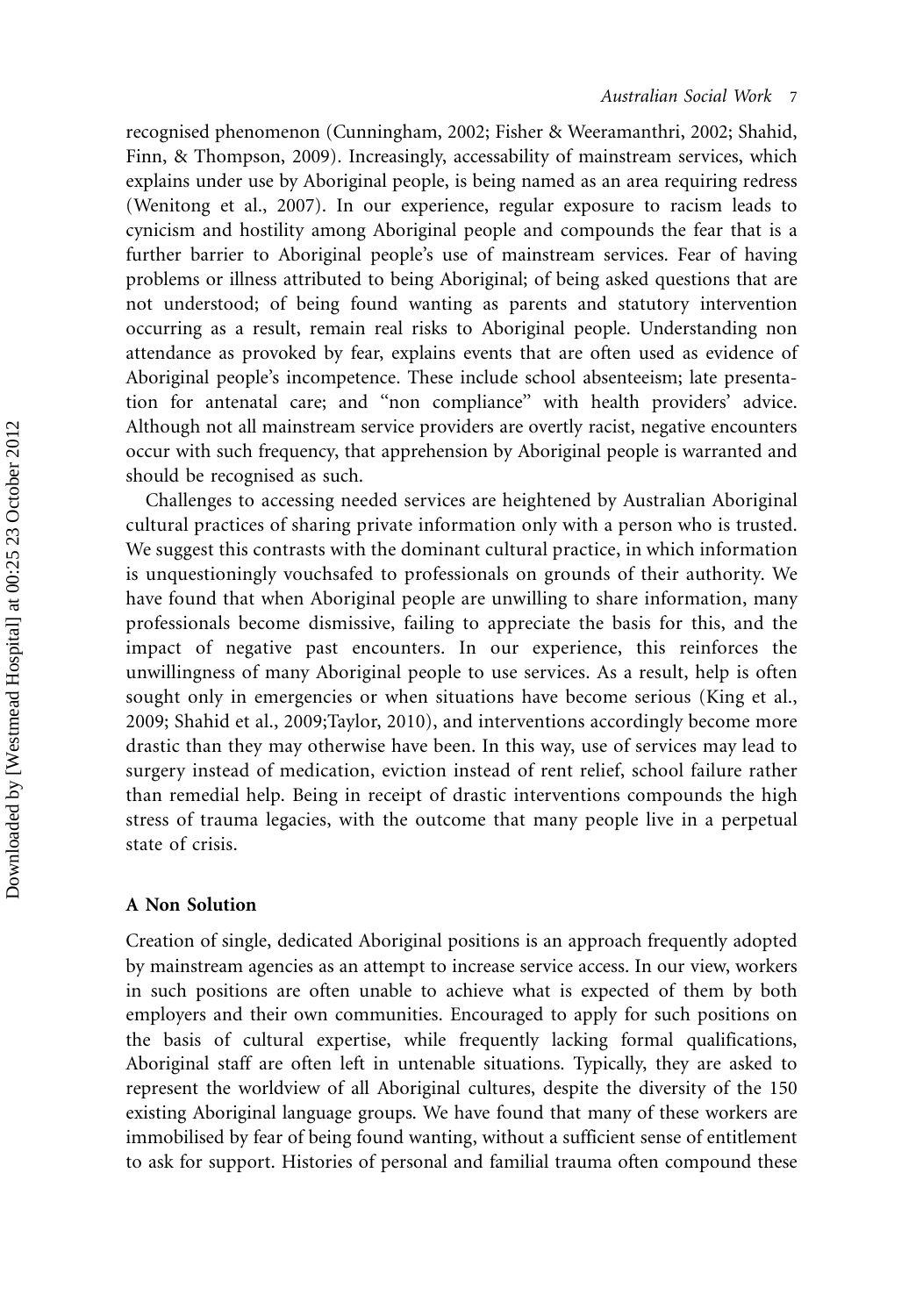experiences. Employers rarely recognise the distress that workers in these situations are experiencing, or provide the mentoring required. Tasking Aboriginal workers with sole responsibility for making services culturally competent is a non solution and other strategies are needed.

#### Translation into Culturally Competent Practice

To shift the entrenched disparities between Aboriginal and non Aboriginal Australians, the cultural competency frame needs to be reshaped so that mainstream services can both recognise the extent of trauma and racism, as well as identify culture as part of the living context of all individuals. Despite the limitations of the cultural competence framework, one strength is the visibility that it gives to the dominant culture. With this comes the realisation that one's world view is mutable and not universal. This is a valuable contribution, as culture is typically otherwise understood as residing only in exotic rituals, leading non Aboriginal people to erroneously assume that urbanised Aboriginal people no longer retain their culture. Making culture visible also allows the subtleties of Australian Aboriginal culture to emerge. Practices that include: finding a partner, caring for infants, responding to children's tantrums, responses to illness and disability, sharing resources, the role of sibling or grandparent, and how authority figures are addressed can then be understood as part of culture. The concept of a continuum of cultural competence (Cross et al., 1989; Goode 2004) is a useful tool in this endeavour. The continuum describes five different positions ranging from ''cultural destructiveness'' to ''cultural competence'', enabling cultural blindness and tokenism to be recognised as falling short (Goode, 2004).

Our work with organisations seeking to respond more effectively to Aboriginal communities extends the concept of cultural competence, informed by understandings of racism and trauma to address service accessibility. We do not claim that this approach is sufficient to remove Aboriginal disadvantage, but it is an essential step in opening access to needed services. While few services selfidentify as culturally destructive or incapable, many agencies we have worked with have come to recognise that their homogenous workforce, token single Aboriginal representatives on steering committees, and lack of structures to ensure community participation, fall short. Work within both this agency and others who have partcipated in our training, has resulted in the development of ongoing advisory groups, the development of strategic plans for conducting business, improved data collection, and reflective practice forums. These steps have resulted in strong and enduring partnerships with Aboriginal individuals and communities.

#### Practice Implications

We conceptualise adoption of a trauma and racism-informed cultural competence framework as comprising three stages. The first step is becoming informed. This is followed by taking a stance and finally reaching out to the local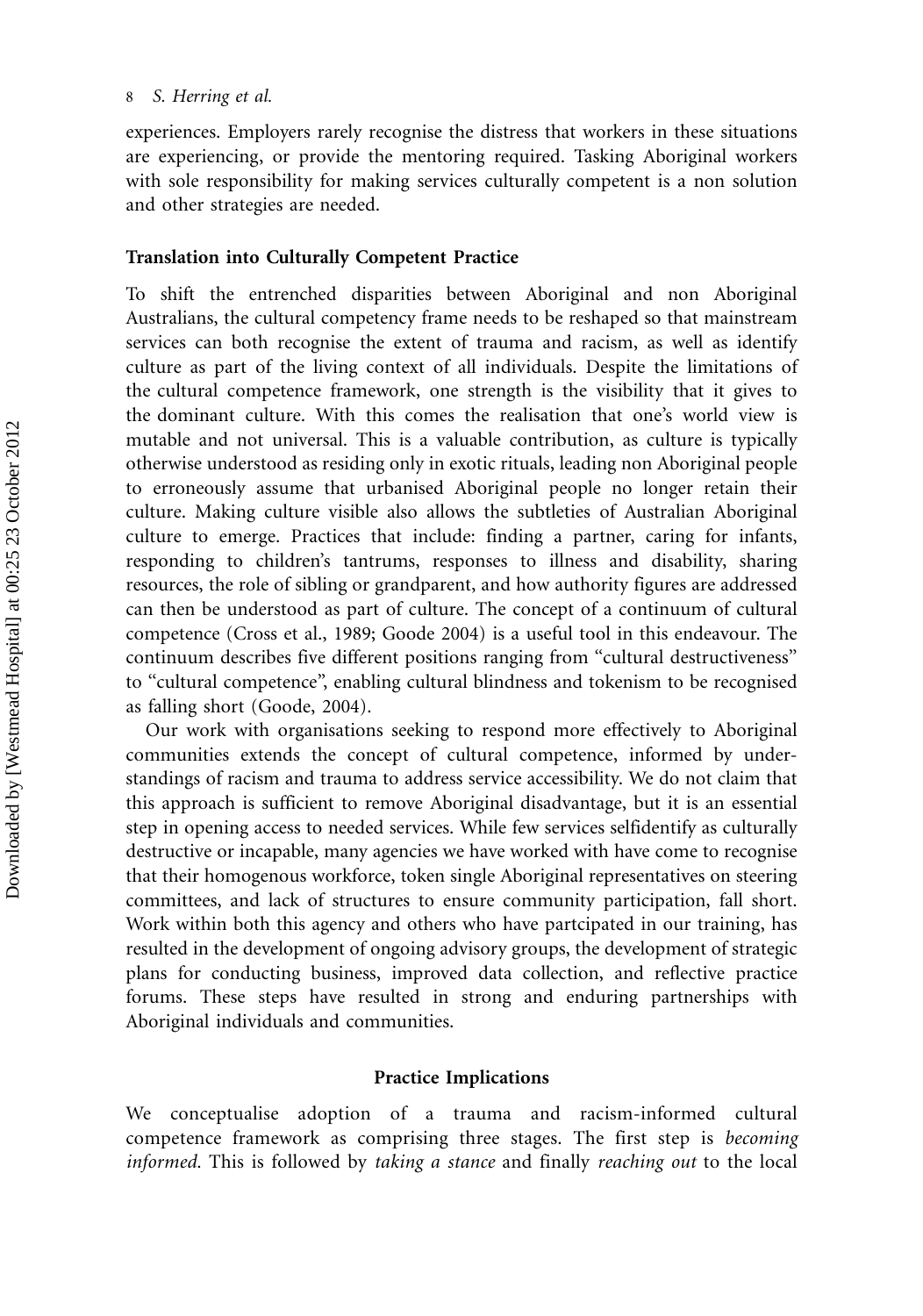Aboriginal community. Herman (1992) described how disconnection and disempowerment are at the core of trauma experiences and accordingly, recovery occurs through working with trauma sufferers to bring about reconnection and empowerment. Herman also argued that this work requires a committed moral stance in which it is necessary to side with those who have experienced injustice. In undertaking the three steps, we argue that these aspects of trauma work are central to ensuring equity of access and sensitisation of services for Aboriginal people.

#### Personal Implications and Steps

Understanding how one's personal and cultural identity have been shaped by colonisation is a fundamental starting point in effective work with Aboriginal people (Bennett, Zubrzycki & Bacon, 2011). Non Aboriginal individuals need to become informed about the full history of Aboriginal people, both pre invasion cultural richness, post invasion onslaught, and become alert to the existence and importance of living cultural practices. Our experience in providing cultural competence training to mainstream health and welfare service providers, demonstrates the lack of awareneness of, in particular, the recency of active cultural dismantling and its current impacts. Married to this is the need to understand the covert and overt racism that Aboriginal people experience. We have also witnessed the shift in perspective that occurs when the lenses of trauma and racism are brought to understanding the actions of Aboriginal people towards themselves, each other, and non Aboriginal society. As a second step, taking a stance entails recognition of the benefits of ''white privilege''. Drawing on the work of McIntosh (1989) Tannoch-Bland (1998) identified 37 forms of white privilege in the form of assumptions and choices available to her but not to her Aboriginal friends. Examples included: being able to choose, to be surrounded by people of one's race most of the time without material loss; seeing people of one's race widely and positively represented in the media; confidence that one's children can be free of harassment based on skin colour. Taking a stance also entails willingness to name and confront racism towards Aboriginal people. This is an uncomfortable action but made necessary by virtue of the fact that one in eight Australians admit to prejudice against other cultures (Dunne, Forrest, & Burnley, 2011). In our view, white guilt is paralysing and unhelpful because it maintains Aboriginal people as ''other'' and apart. Instead, reaching out can include small acts such as reading the work of Aboriginal writers, supporting Aboriginal cultural events, responding to racist media reporting, and taking the initiative to engage with Aboriginal colleagues and acquaintances.

#### Practice-level Implications and Steps

In the workplace context, becoming informed as a first step includes researching the barriers Aboriginal people face to using mainstream services. When trauma and racism are understood as the fabric of many Aboriginal people's experience, choosing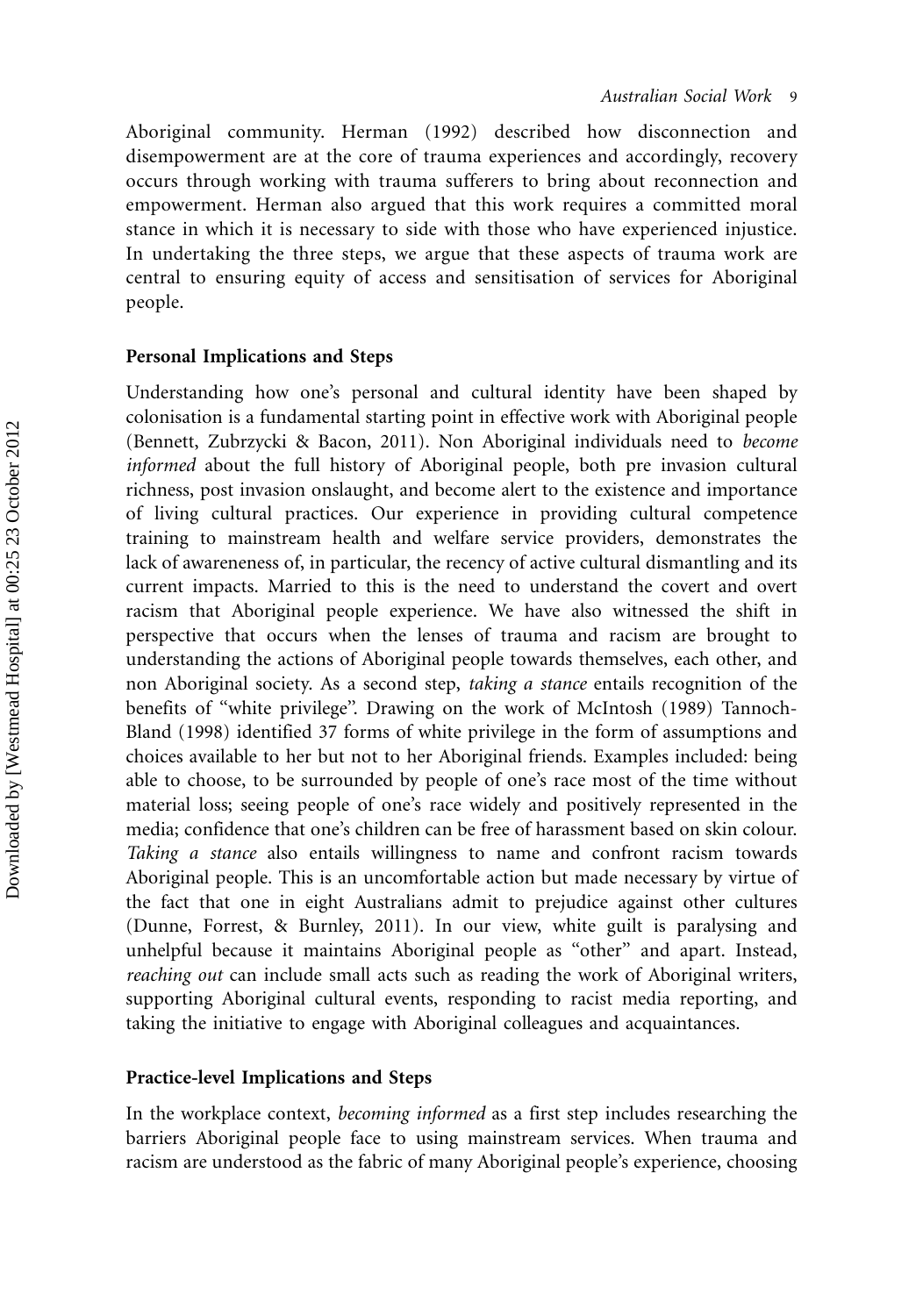isolation and under using services can be seen as logical alternatives to the risks of seeking help. Services will be used by Aboriginal people only when practitioners recognise the intimidation Aboriginal people face in entering the front door, and actively pursue genuine cultural competence. Service providers also need to learn about local Aboriginal communities; their history, cultural practices, local organisations, and spokespersons. It is beholden on any practitioners to do this work themselves, not to simply shift responsibility for their learning to Aboriginal individuals or organisations.

Taking a stance entails recognition that the service is discriminating against the Aboriginal community unless the client base reflects not only the Aboriginal population but the proportion of those experiencing a given disease or problem that are Aboriginal. Given that 2.5% of adults in Australia are Aboriginal (Australian Bureau of Statistics, 2006), as a minimum this should be the proportion of clients in any service-use profile, unless dedicated Aboriginal services that address that issue are available in the local area. Services that respond to interpersonal violence, mental health problems, and many physical health problems in which Aboriginal people are over represented should have Aboriginal client loads much higher than this. In reality, many non Aboriginal service providers lament that despite the existence and availability of their services, they have few or no Aboriginal clients. This should sound a note of warning that the service is not seen as welcoming by the Aboriginal community. Services cannot simply expect Aboriginal people to attend, but must demonstrate that they are safe places, where culture will be recognised, and individuals are not blamed for their situations. In our experience, once services do the work and demonstrate their safety with a small number of individuals, this information is rapidly shared among the community and uptake increases.

Only once the ground work has been done, should individual practitioners reach out to local cultural brokers, introduce themselves, spend time and identify ways to consult with and support the local community. When this is done, practice can be shaped to reflect the needs of the community. One doctor described learning that

to access the [Aboriginal] population, you need to offer services in a way that people recognise and want. People need to feel like themselves and believe that the health care is connected to their lives, that they are involved and have choices, that it's not primarily someone else's agenda. (Belfrage, 2007, p. 537)

The warmth and generosity that is typically shown non Aboriginal practitioners by Aboriginal people in response to efforts to reach out (Bennett et al., 2011), makes this work less difficult than many practitioners expect.

#### Organisation-level Implications and Steps

The same three basic steps apply at the organisational level. Whether an agency is a small nongovernment organisation or a major government department, it is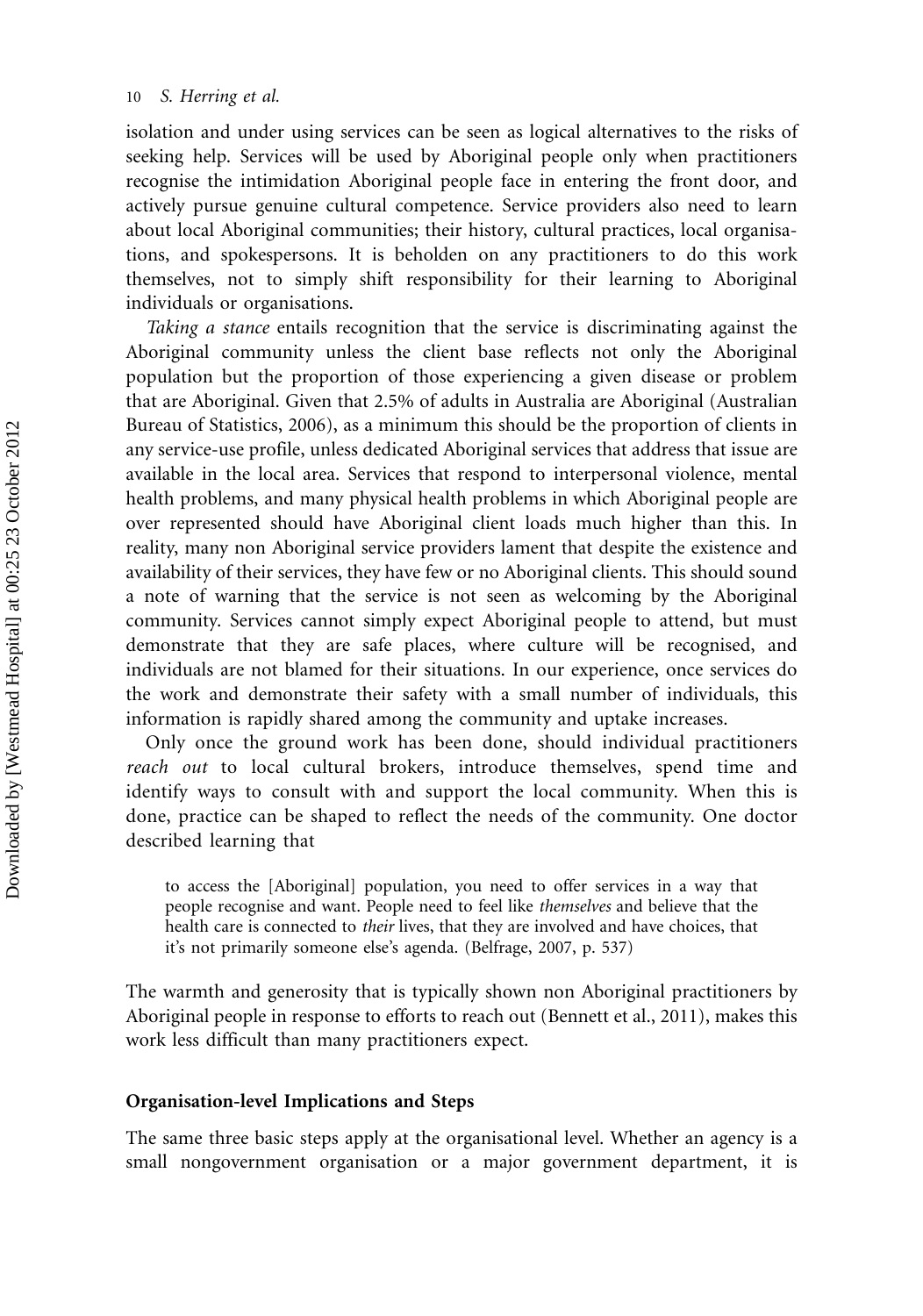beholden on individual practitioners to apply pressure for system change. Too often, in our experience, services allow a single worker to take on the role of champion. Such workers often become labelled as being ''good with Aboriginal clients'', whatever this might mean. This is sometimes seen as being a sufficient agency response. However, when that individual is absent or begins to visit the community with coworkers who are not culturally competent, Aboriginal people are made to feel awkward and trust is quickly lost.

Organisations need to take responsibility for competent staff responses and ensure that staff are trained in Aboriginal history and trauma legacies. This should be matched with thorough, documented scoping, to establish the profile and service-use by Aboriginal clients against the local population. Identifying existing organisational policies for recruitment and support of Aboriginal staff, the existence and authority of any Aboriginal voice in the organisation, are also part of this process. Such a document can then form the basis of a draft strategic plan, which outlines how training, policy revision, and consultation will occur and prioritising access by Aboriginal people to the service in terms of time, resources, and ongoing commitment. Only then should contact with the community or communities be initiated, by means of cultural brokers, those with knowledge, access, and understanding sufficient to allow respectful engagement with the local community. In this process, the value of simply spending time with community members to build relationships and trust cannot be overstated.

We propose that early identification of what can be offered by an agency to Aboriginal organisations is fundamental to any organisational effort to reach out. Giving before asking is important to communities from which much has been asked and taken. Examples of respectful engagement of this type include: offers of venue spaces for meetings; training; and volunteers at celebration days. Successful engagement relies on not asking the Aboriginal community to do more, which re-enacts the exploitation only too familiar to most communities. This is not to underplay the importance of listening and asking about what community members want from local services. To be meaningful, consultation will be ongoing and include involvement in decision making. Formation of real partnerships can occur when these steps are genuinely and patiently undertaken. Those services that employ Aboriginal workers in an effort to engage Aboriginal clients need to be aware that these colleagues carry a heavier weight through high rates of personal trauma as a result of pervasive racism and higher rates of interpersonal violence. To address the expectations placed on these workers, careful planning for mentoring and supervision is required.

## Conclusion

When the lenses of trauma and racism are brought to "cultural competence", they bring clarity to choices by Aboriginal people to withdraw into community, to protect family members, under report abuse, and to minimise contact with mainstream services. This paper has outlined a process for employing the cultural competence frame at the personal, practice, and organisational levels that harnesses these twin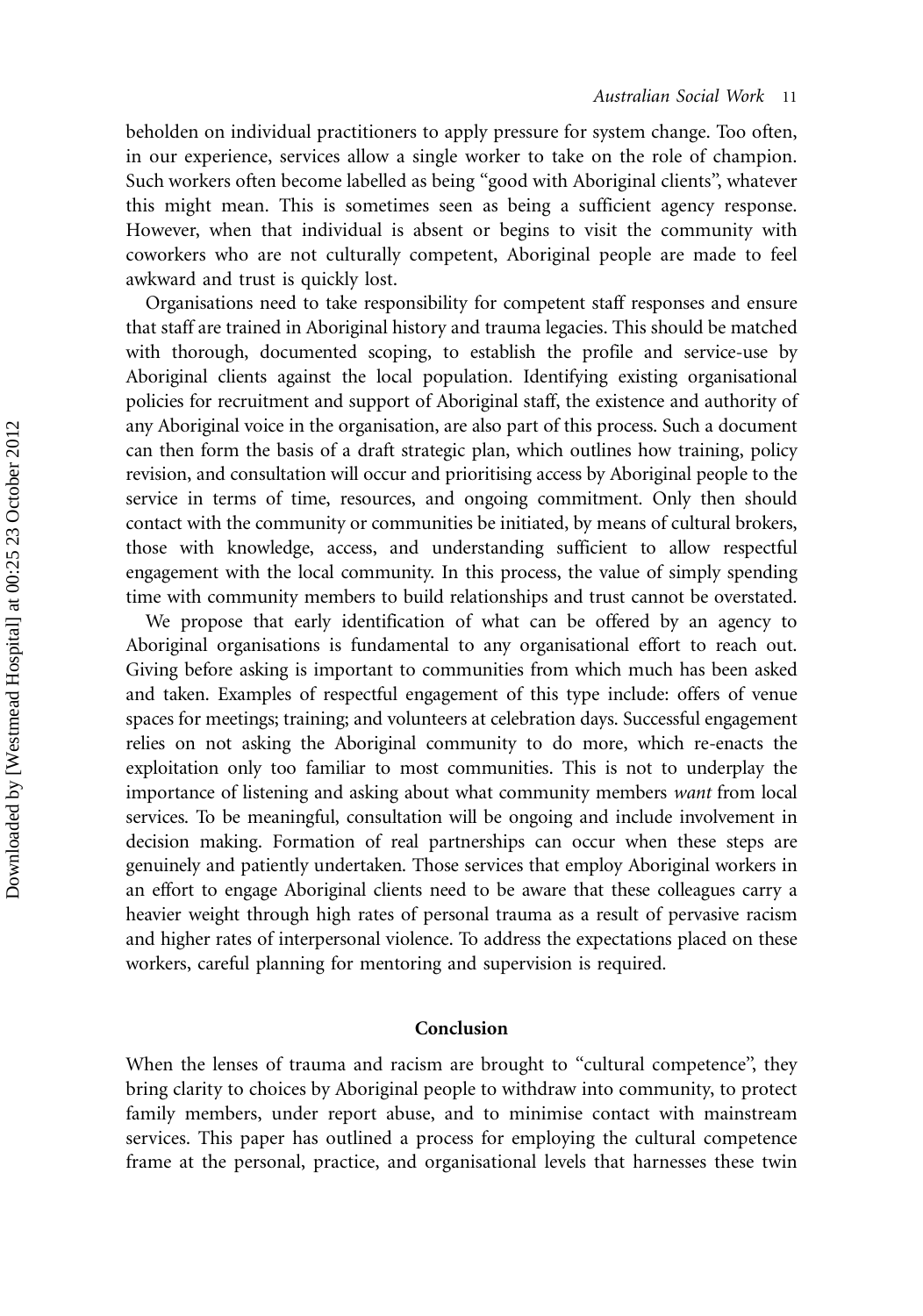lenses. Engagement in these three steps by individuals, practitioners, and organisations do not result in an end point at which efforts cease. Rather, we believe that a cycle ensues in which the learning that arises leads to new layers of becoming informed and reaching out and so trust and networks are formed and the process continues.

An acute view of how work with Aboriginal clients needs to take account of both culture and trauma is illustrated through the story related by an Aboriginal worker in one of our courses. She recounted accompanying an older woman from her community to a doctor, who asked many questions of the woman. During the appointment the patient remained silent, looking at the floor. The doctor finally expressed some contempt towards her for wasting his time and dismissed her. Later, he asked the Aboriginal worker why the woman would not answer his questions. She explained simply that the woman was "waiting for some trust". The cultural and familial harms that Aboriginal people continue to experience, mean it is now up to mainstream service providers to work at engaging with Aboriginal people, and developing genuine cultural competence. Only when mainstream workers recognise the trauma legacies and racism that form daily life for most Aboriginal people, become informed, and then (and only then), reach out to Aboriginal communities, will we begin to reduce the inequalities that shame us all.

#### Acknowledgements

A number of Aboriginal trainers with the Education Centre Against Violence contributed to the ideas presented here. Pam Greer, Melva Kennedy, Karen Menzies, Mareese Terare, Catherine Clarke, Kelly Ramsden, and the Aboriginal Communities Matter Advisory Committee, which provides direction on Education Centre Against Violence courses and programs.

#### References

- Aboriginal and Torres Strait Islander Social Justice Commissioner. (2005). Social Justice Report 2005 (No. 3). Sydney, NSW: Australian Human Rights Commission.
- Atkinson, J. (2002). Trauma trails, recreating song lines: The trans-generational effects of trauma in Indigenous Australia. North Melbourne: Spinifex.
- Australian Bureau of Statistics. (2006). Population Characteristics, Aboriginal and Torres Strait Islander Australians 2006 (Re-issued 2010), Cat. 4713. Canberra: Australian Bureau of Statistics.
- Australian Institute of Health and Welfare. (2009). Measuring the social and emotional wellbeing of Aboriginal and Torres Strait Islander peoples. Canberra: AIHW.

Belfrage, M. (2007). Why "culturally safe" health care? Medical Journal of Australia, 186, 537-538.

- Bennett, B., Zubrzycki, J., & Bacon, V. (2011). What do we know? The Experiences of social workers working alongside Aboriginal people. Australian Social Work, 64, 20-37.
- Betancourt, J. R., Green, A. R., Carrillo, J. E., & Ananeh-Firempong, O. (2003). Defining cultural competence: A practical framework for addressing racial/ethnic disparities in health and health care. Public Health Reports, 118, 293-302.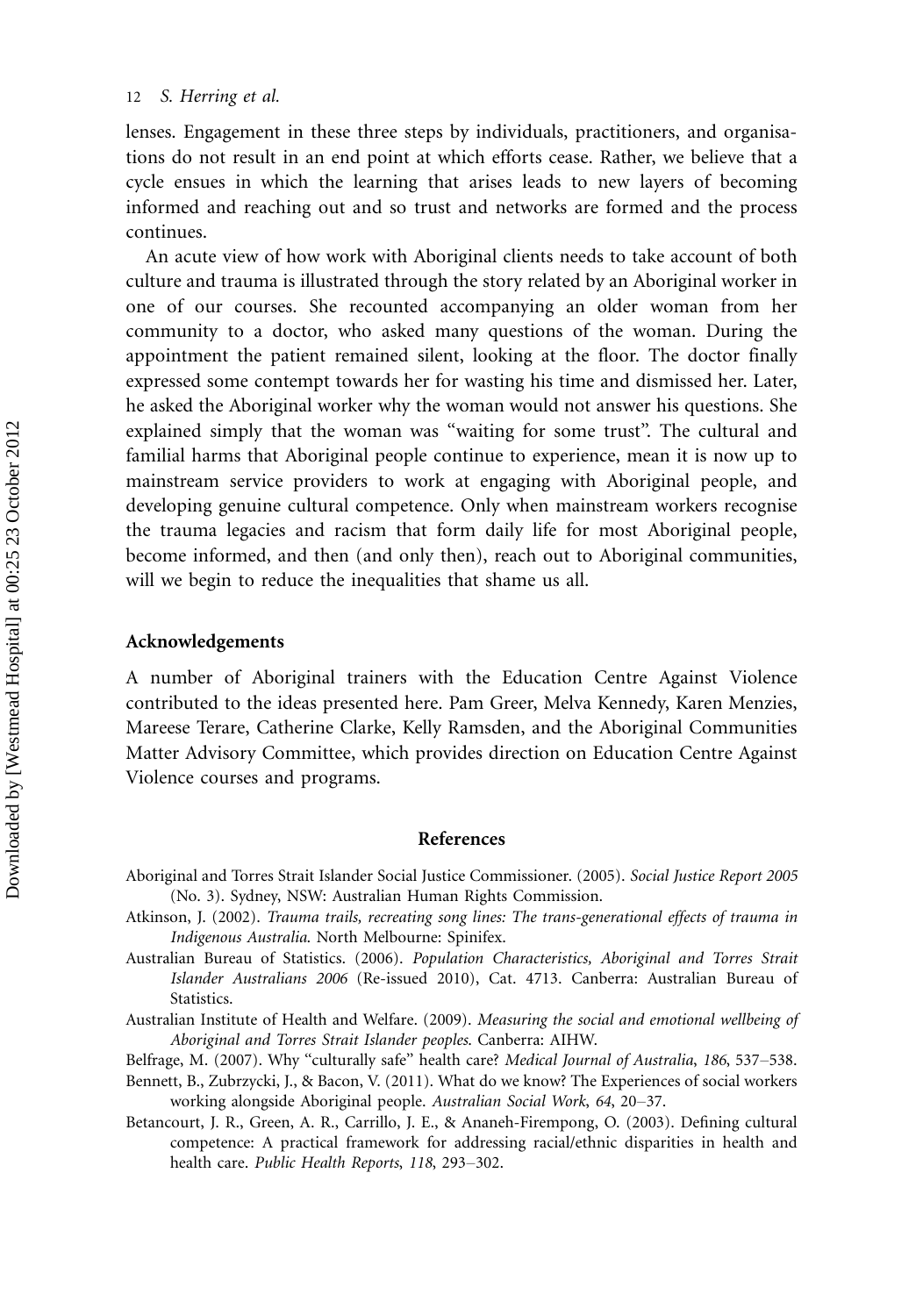- Cadzow, A. (2008). A NSW Aboriginal education timeline 1788-2007. Retrieved January1, 2011, from<http://ab-ed.boardofstudies.nsw.edu.au/files/timeline1788-2007.pdf>
- Cross, T., Bazron, B., Dennis, K., & Isaacs, M. (1989). Towards a culturally competent system of care, Volume 1. Washington DC: Center for Child Health and Mental Health Policy, Georgetown University Child Development Center.
- Cunningham, J. (2002). Diagnostic and therapeutic procedures among Australian hospital patients identified as Indigenous. Medical Journal of Australia, 176, 58-62.
- Department for Education Science and Training. (2006). National report to parliament on indigenous education and training, 2004. Retrieved 12 September, 2011, from [www.dest.gov.au/](http://www.dest.gov.au/publications_resources/and_training 2004_htm) [publications\\_resources/and\\_training 2004\\_htm](http://www.dest.gov.au/publications_resources/and_training 2004_htm).
- Department of Human Services, Community Services. (2010). Annual statistical report 2008/2009. Ashfield, NSW: Information Management Branch, Planning and Corporate Performance Directorate.
- Downing, R., & Kowal, E. (2011). A postcolonial analysis of indigenous cultural awareness training for health workers. Health Sociology Review, 20, 5-15.
- Dunne, K, Forrest, J., & Burnley, I. (2011) Challenging racism project. University of Western Sydney. Retrieved 6 October, 2011, from [http://www.uws.edu.au/social\\_sciences/soss/research/chal](http://www.uws.edu.au/social_sciences/soss/research/challenging_racism)[lenging\\_racism.](http://www.uws.edu.au/social_sciences/soss/research/challenging_racism)
- Durey, A. (2010). Reducing racism in Aboriginal health care in Australia: Where does cultural education fit? Australian and New Zealand Journal of Public Health, 34, S87-S92.
- Elder, B. (1988). Blood on the wattle: Massacres and maltreatment of Australian Aborigines since 1788. Frenchs Forest: National Book Distributors.
- Fisher, D., & Weeramanthri, T. (2002). Hospital care for Aboriginals and Torres Strait Islanders: Appropriateness and decision making. Medical Journal of Australia, 176, 49-50.
- Fitzgerald, J. (2009). Why are Indigenous imprisonment rates rising? Retrieved October 18, 2010, from [http://www.bocsar.nsw.gov.au/lawlink/bocsar/ll\\_bocsar.nsf/vwFiles/BB41.pdf/](http://www.bocsar.nsw.gov.au/lawlink/bocsar/ll_bocsar.nsf/vwFiles/BB41.pdf/$file/BB41.pdf) [\\$file/BB41.pdf.](http://www.bocsar.nsw.gov.au/lawlink/bocsar/ll_bocsar.nsf/vwFiles/BB41.pdf/$file/BB41.pdf)
- Furlong, M., & Wight, J. (2011). Promoting "critical awareness" and critiquing "cultural competence'': Towards disrupting received professional knowledges. Australian Social Work, 64, 38-54.
- Goode, T. (2004). Planning, Implementing and Evaluating Culturally Competent Service Delivery Systems in Primary Health Care Settings: Implications for Policy Makers and Administrators, 4. National Centre for Cultural Competence, Georgetown University, Washington DC. Retrieved 4 June, 2011, from [http://www11.georgetown.edu/research/gucchd/nccc/](http://www11.georgetown.edu/research/gucchd/nccc/documents/Getting_Started.html) [documents/Getting\\_Started.html](http://www11.georgetown.edu/research/gucchd/nccc/documents/Getting_Started.html).
- Hannssman, C., Morrison, D., Russian, E., Shiu-Thornton, S., & Bowen, D. (2010). A communitybased program evaluation of community competency trainings. Journal of the Association of Nurses in AIDS Care, 21, 240-255.
- Herman, J. (1992). Trauma and recovery. New York: Harper-Collins.
- Herman, J. (2005). Justice from the victim's perspective. Violence Against Women, 11, 571-602.
- Hill, M. E., & Augoustinos, M. (2001). Stereotype change and prejudice reduction: Short- and longterm evaluation of a cross-cultural awareness programme. Journal of Community & Applied Social Psychology, 11, 243-262.
- Human Rights and Equal Opportunity Commission [HREOC]. (1997). Bringing them home: Report of the National Inquiry into the Separation of Aboriginal and Torres Strait Islander Children from their Families. Sydney, NSW: Human Rights and Equal Opportunity Commission.
- King, M., Smith, A., & Gracy, M. (2009). Indigenous health part 2: The underlying causes of the health gap. The Lancet, 374, 76-85.
- Larson, A., Gillies, M., Howard, P. J., & Coffin, J. (2007). It's enough to make you sick: The impact of racism on the health of Aboriginal Australians. Australian and New Zealand Journal of Public Health, 31, 322-329.